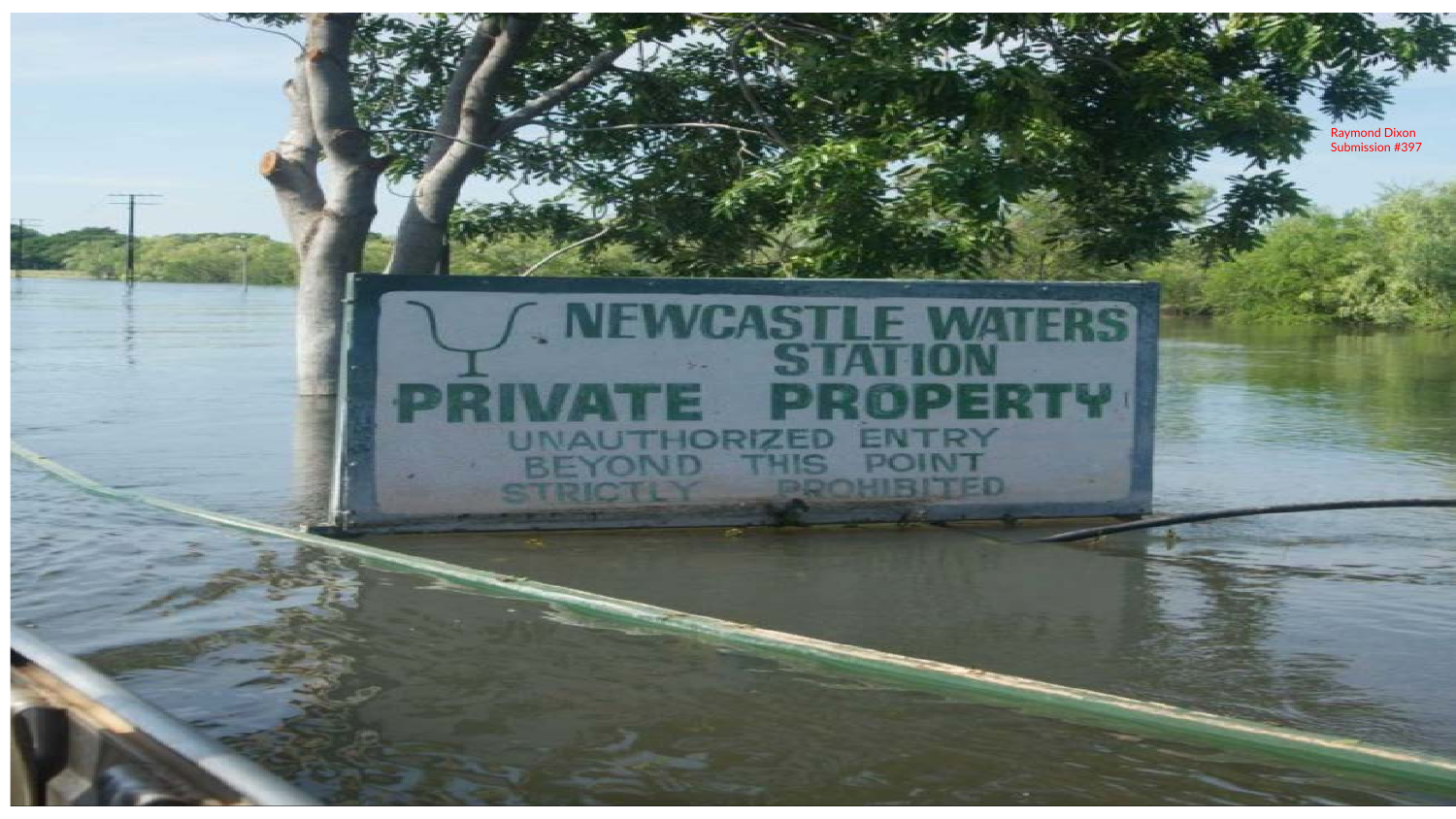**Newcastle Waters Station and Indigenous** outstation cut off by floodwaters

**f** Share on Facebook Share on Twitter  $\begin{array}{ccccc}\n\bullet & \boxtimes & \cdots\n\end{array}$ 

NT Country Hour By Daniel Fitzgerald Updated 11 January 2016 at 11:38 am First posted 11 January 2016 at 11:36 am



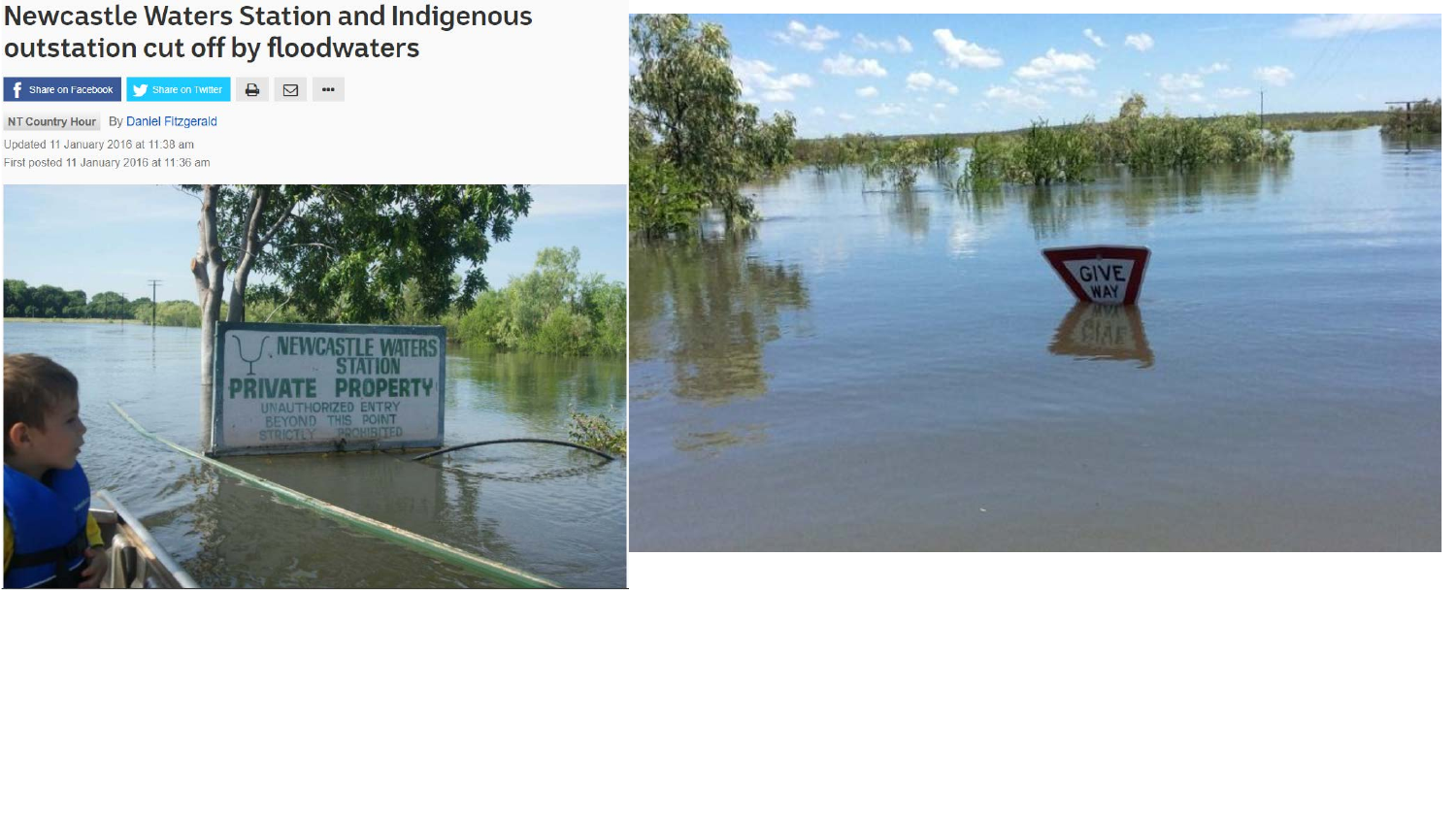

"The Beetaloo sub-Basin is used in Interim report as case study for preliminary analysis of water resources and water use because it is the most prospective area in NT for shale gas development, and is the region where the best information is available." (Interim Report)

We disagree, many knowledge gaps in water and land studies.

"The Panels preliminary assessment is that the impact of onshore shale gas operations on surface water supply in semi arid (such as Beetaloo sub-Basin) and arid areas of the NT is relatively low."

"There are no permanent surface water resources (rivers, streams, lakes and waterholes) in the Beetaloo sub-Basin." (Interim Report, p7)

Interim report does not acknowledge the risks to the catchment for our permanent and semi-permanent water sources. Some systems such as Lake Woods, Longreach Waterhole are waterways of international conservational significance and important cultural heritage.

There are currently no rules to stop companies operating in the Wet season. We know flooding of pits has already occurred on pastoral leases.

Limmen Bight fills up October Creek straight through amungee, then to beetaloo, fills up all the little waterholes then in Newcastle creek to marlinja and long h t h l d l k d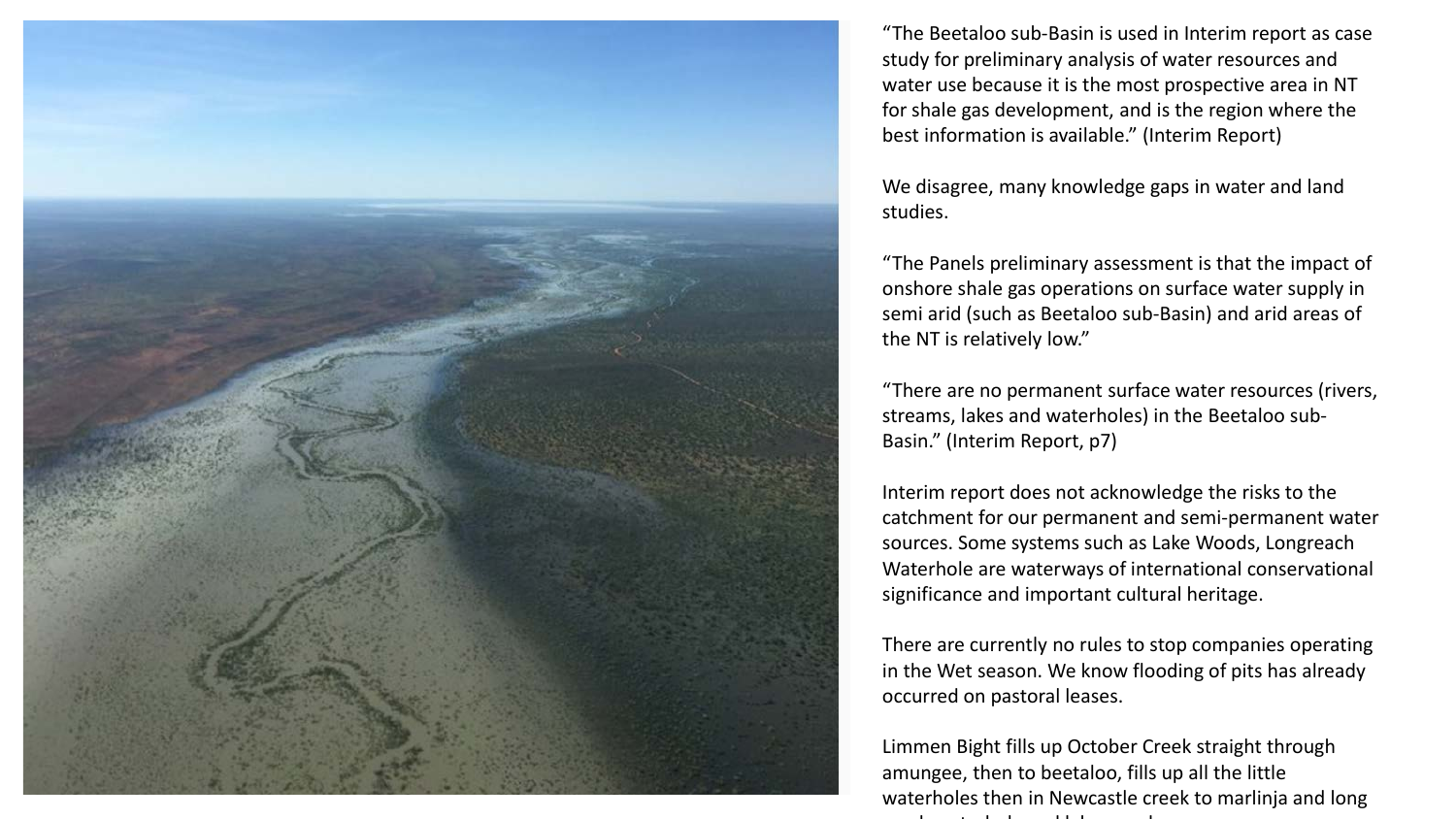## **Risks to our culture from poisoned water from fracking**

Our songlines are carried through the underground and surface waterways.

Our songlines are ngurramarla which means it carries the spirits of our old people to be passed on through the generations. This is a cycle that keeps alive.

"Beetaloo got quidjiga (song line) that flows through. At the end of the song they put them down in the water. We have to maintain the health of the waterways. That water is alive through the song line. If that water isn't there the songlines will die too. If that fracking happens and brings poison it will make it worse." Raymond Dixon.

When wet season comes we are worried that those pits will overflow. We don't think the companies can be trusted We think they will try and cut corners in remote areas and dispose of water in our waterways, and waste products on the land.

Marlinja in flood is like being in the middle of the ocean – flooding usually lasts about 4 months, finishing in may – starting in October or November but it is unpredictable. The Interim Report says the Panel is considering stopping companies from fracking in Wet season, but this is unpredictable and we do not trust the companies will comply with these directions. The water in the Beetaloo region travels right through that country. If damage is done it is not a problem that can be contained; all communities in the flood path will suffer.

We are also worried about the poison leaching into the soils from unlined pits. There are no legal requirements for lined pits currently, and the pits on some cattle stations like Hayfield are not lined. Heavy metals, radioactive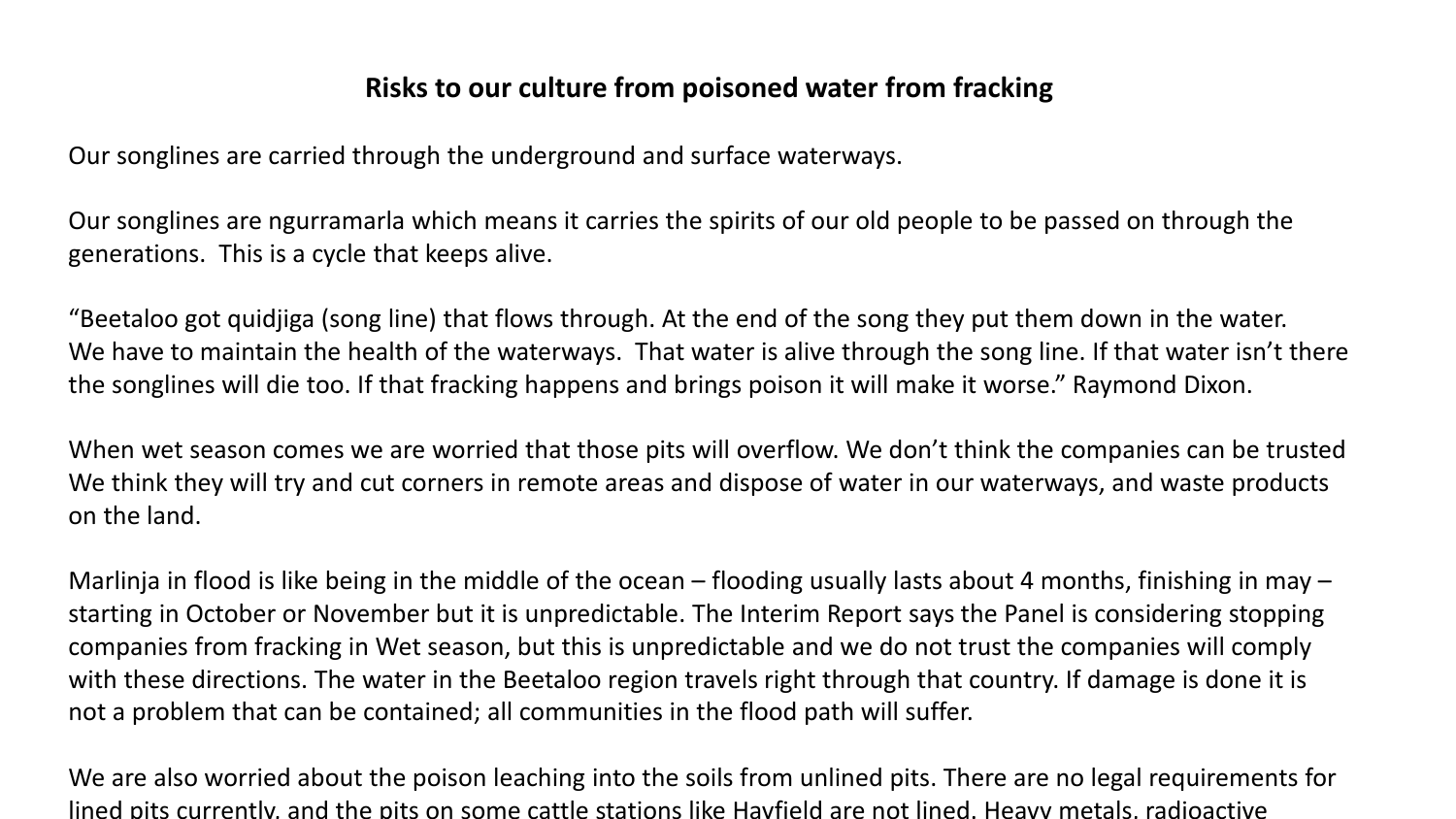- Lake Woods is an important breeding site and migration stopover for many birds, and when flooded can support more than 100,000 waterbirds.
- We share skin names with all the birds in this area that give us our place in country through those relationships
- The Magpie Goose is very important culturally and uses this area as a critical breeding ground.
- Marlinja holds the dreaming story for the Jabiru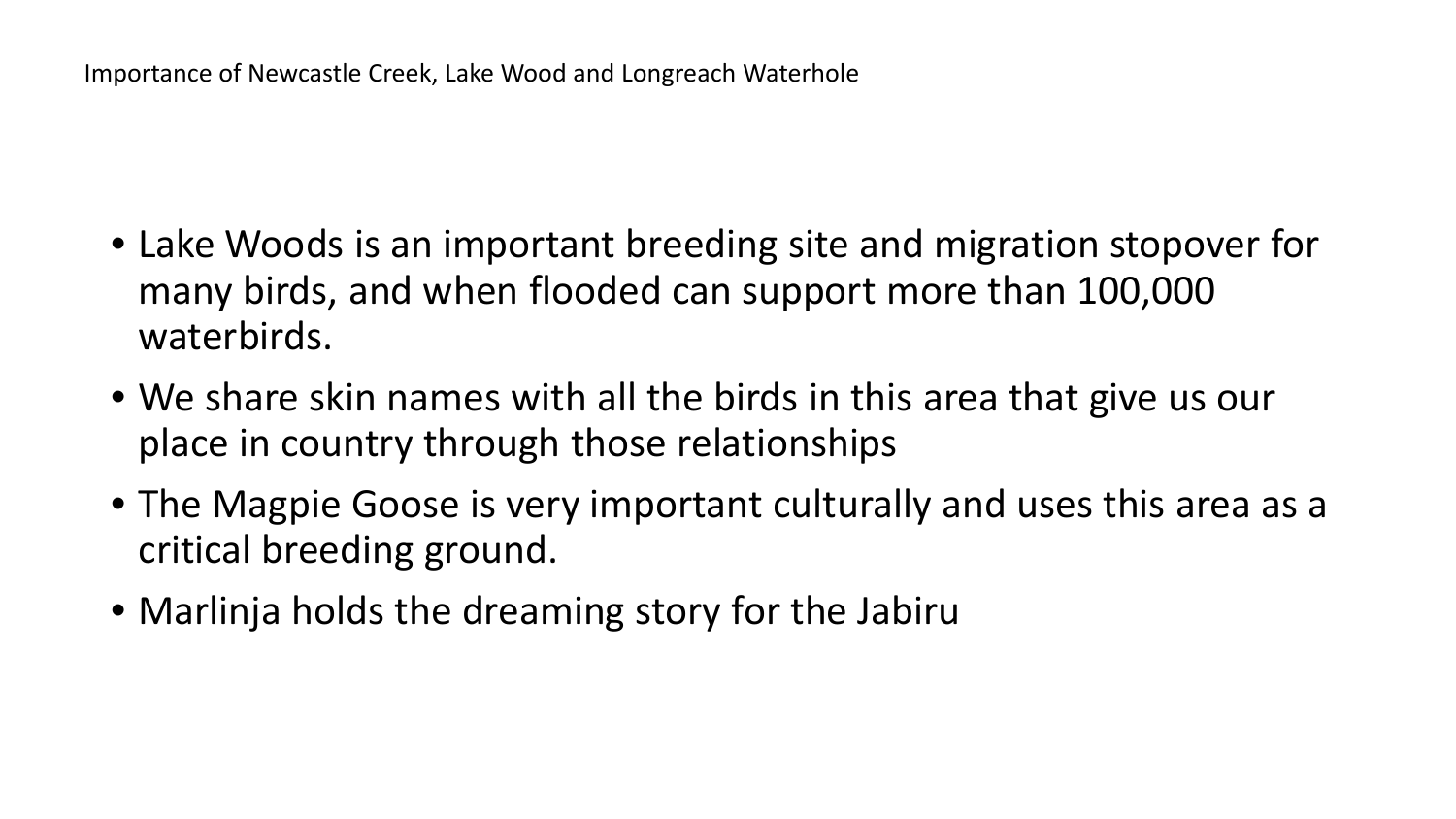## Bush Medicine

- This area is home to a lot of bush medicines that our old people used for healing and today we still use these plants for the same reasons.
- Some of these plants can only survive on black soil.
- For example Kurrubimimi is one of the main bush medicines we use to help heal stress, bones, muscles, and internal organs.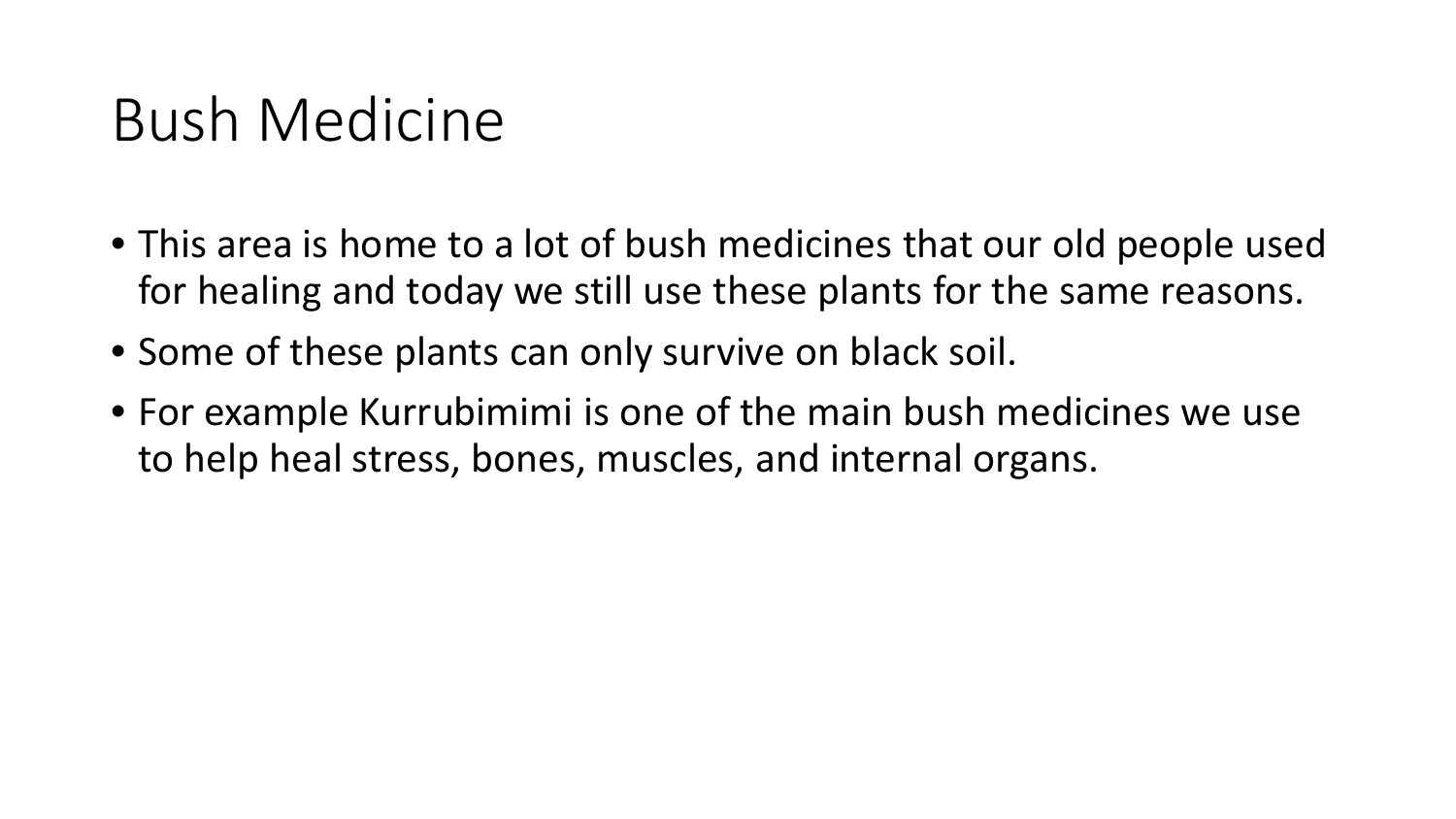## Chapter 11 – Aboriginal People and their Culture

• *'… Aboriginal people make up most of the resident populations in the areas of the shale gas basins in the Northern Territory … Aboriginal people must be able to maintain their cultural traditions relating to the land in order that their ownership rights continue to be recognised from one generation to the next. … Panel assessment that Aboriginal people have not yet been given enough information about the potential risks and benefits of hydraulic fracturing …'*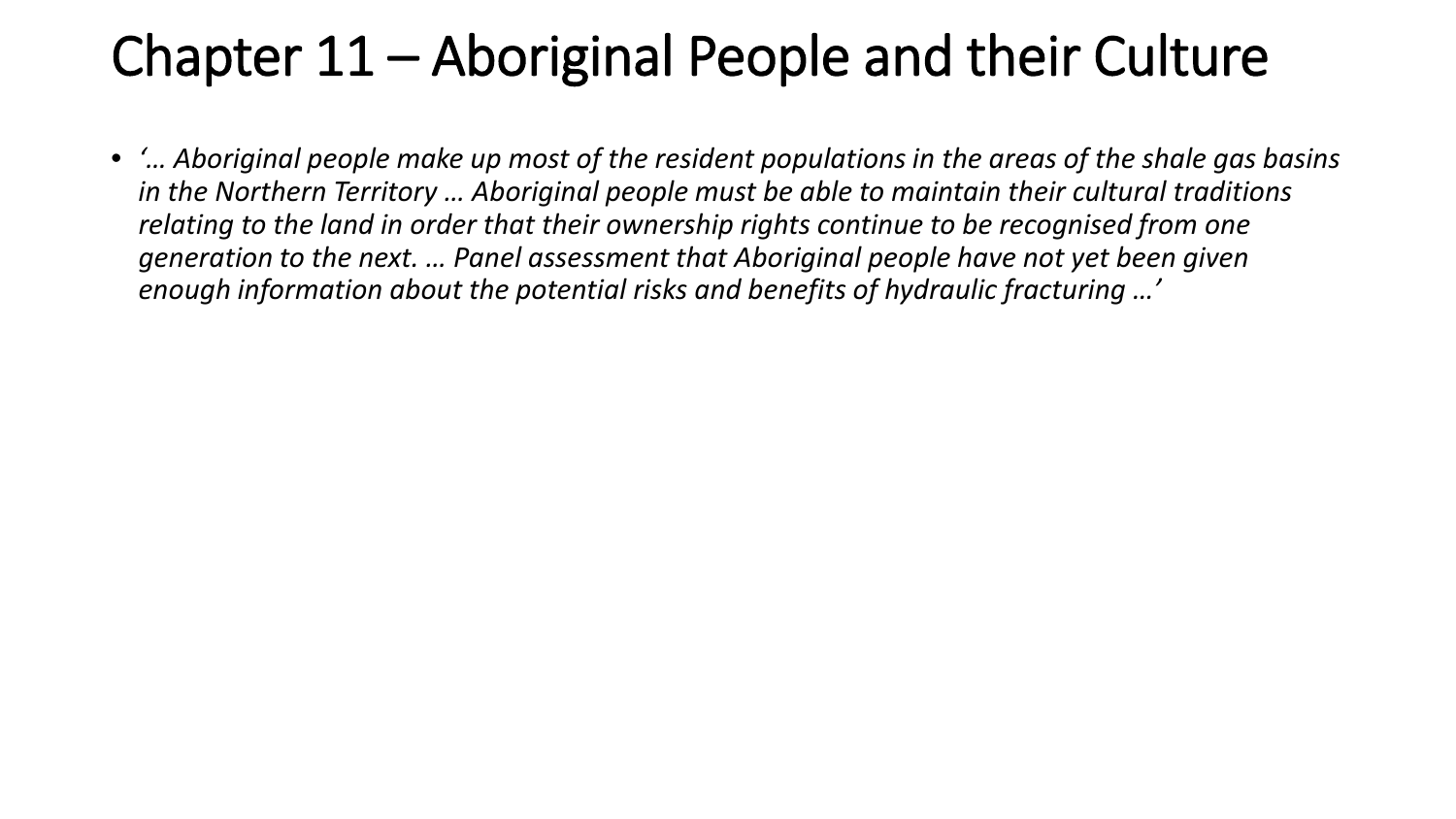

The Northern Territory Government have projected a potential 67,343 shale gas wells across four main gas basins – the Amadeus, Georgina (Beetaloo), McArthur and Wiso Basins.

A majority of these potential gasfields would risk land, water and culture in these regions. (Reference: Australian Council of Learned Academies, 2014)

During the social impact assessment currently underway our region is being asked to give their views on a development scenario in the Beetaloo sub-Basin, using a model provided by the gas companies Pangea, Origin and Santos that suggests over a 25 year period a total of approximately 1200 wells and 150 well pads could be developed.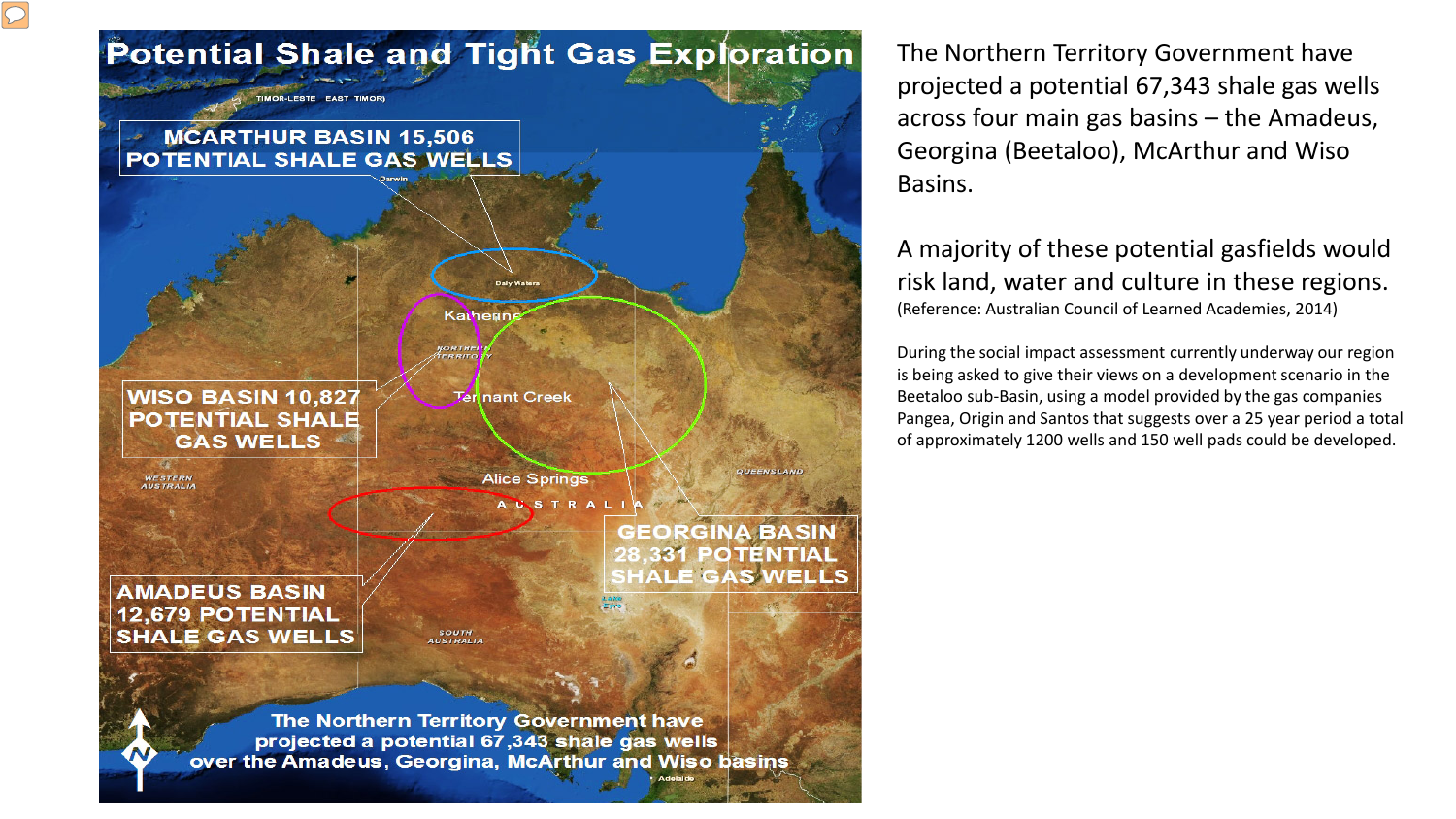

During the social impact assessment currently underway our region is being asked to give their views on a development scenario in the Beetaloo sub-Basin, using a model provided by the gas companies Pangea, Origin and Santos that suggests over a 25 year period a total of approximately 1200 wells and 150 well pads could be developed.

Yet, Coffey consultants are telling people during social impact assessment that:

 $\mathcal{U}$